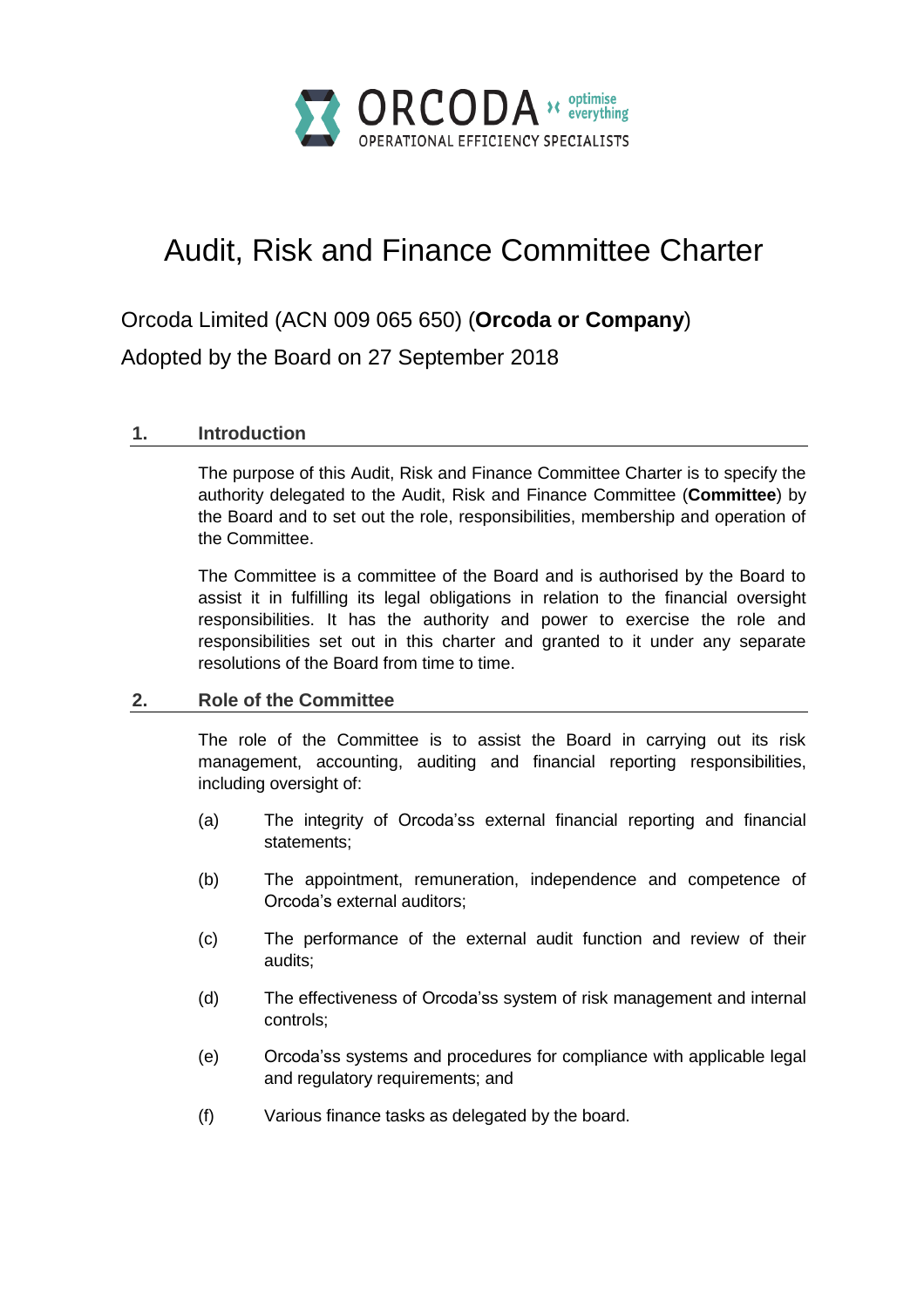# **3. Audit, Risk and Finance Responsibilities**

## **3.1 External Reporting**

The Committee is responsible for:

- (a) Reviewing the appropriateness of the accounting principles adopted by management in the composition and presentation of financial reports;
- (b) Overseeing the preparation of financial reports and reviewing the results of external audits of these reports;
- (c) Assessing significant estimates and judgments in financial reports by examining the processes used to derive material estimates and judgments and seeking verification of those estimates from external auditors;
- (d) Reviewing management's processes for ensuring and monitoring compliance with laws, regulations and other requirements relating to the preparation of accounts and external reporting by Orcoda of financial and non-financial information;
- (e) Assessing (before publication) whether external reporting is consistent with Committee members' information and knowledge and is adequate for shareholder needs;
- (f) Reviewing material documents and reports prepared for lodgement with regulators, assessing their impact on Orcoda and making recommendations to the Board on their approval or amendment;
- (g) Ensuring that a comprehensive process is established to capture issues for the purpose of continuous reporting to ASX;
- (h) Reviewing the completeness and accuracy of Orcoda's main corporate governance practices as required by ASX Listing Rules;
- (i) Assessing information from external auditors that affects the quality of financial reports;
- (j) Asking the external auditor for an independent judgment about the appropriateness of the accounting principles used and the clarity of financial disclosure practices used by Orcoda;
- (k) Assessing solvency and the going concern assumption;
- (l) Assessing the management of non-financial information in documents to ensure that conflicts with financial statements and other documents do not occur; and
- (m) Recommending to the Board whether the financial and non-financial statements should be signed based on the Committee's assessment of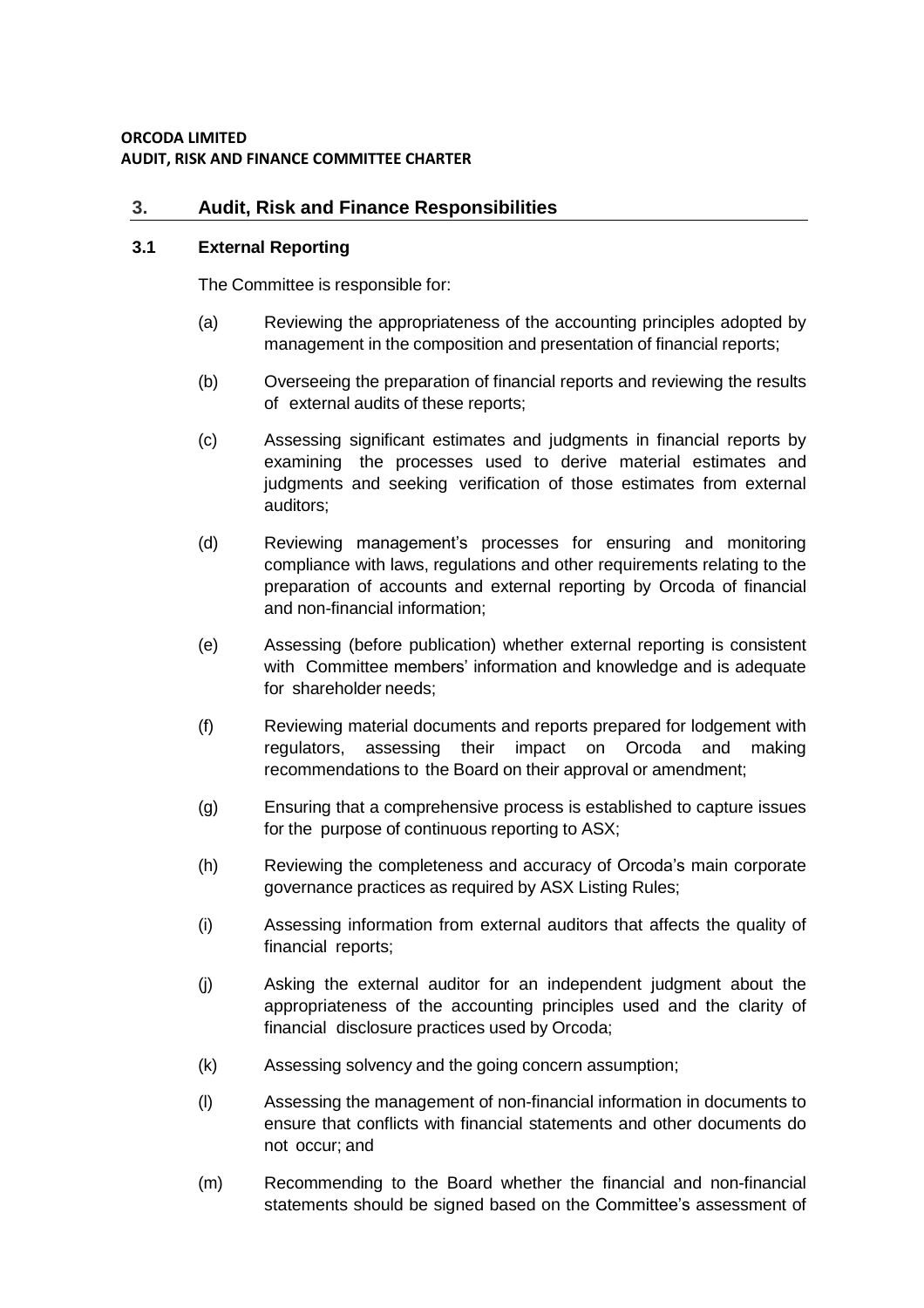them.

# **3.2 External Audit**

The Committee is responsible for:

- (a) Making recommendations to the Board on the appointment and remuneration of the external auditor and, if appropriate, recommending that tenders be called to assist in deciding which external auditor should be recommended;
- (b) Agreeing the terms of engagement of the external auditor before the start of each audit;
- (c) Reviewing the external auditor's fee and being satisfied that an effective, comprehensive and complete audit can be conducted for the external auditor's set fee;
- (d) Monitoring the effectiveness and independence of the external auditor, and periodically assessing their performance;
- (e) Reviewing the external auditor's independence based on the external auditor's relationships and services with Orcoda and other organisations;
- (f) Assessing whether the external auditor's provision of non-audit services impairs or appears to impair their judgment or independence and, if required, developing polices for Board approval to ensure this does not occur;
- (g) Making recommendations to the Board on the removal of the external auditor;
- (h) Ensuring that any recommendation to replace the external auditor is carefully evaluated before the Board makes a final decision;
- (i) Inviting the external auditor to attend Committee meetings to review the audit plan, discuss audit results and consider the implications of external audit findings;
- (j) Reviewing the scope of the external audit, including identified risk areas and any additional procedures, with the external auditor on a periodic basis;
- (k) Raising with the external auditor any specific points of divergence with Orcoda's management;
- (l) Monitoring and examining management's response to the external auditor's findings and recommendations;
- (m) Reviewing all representation letters signed by management and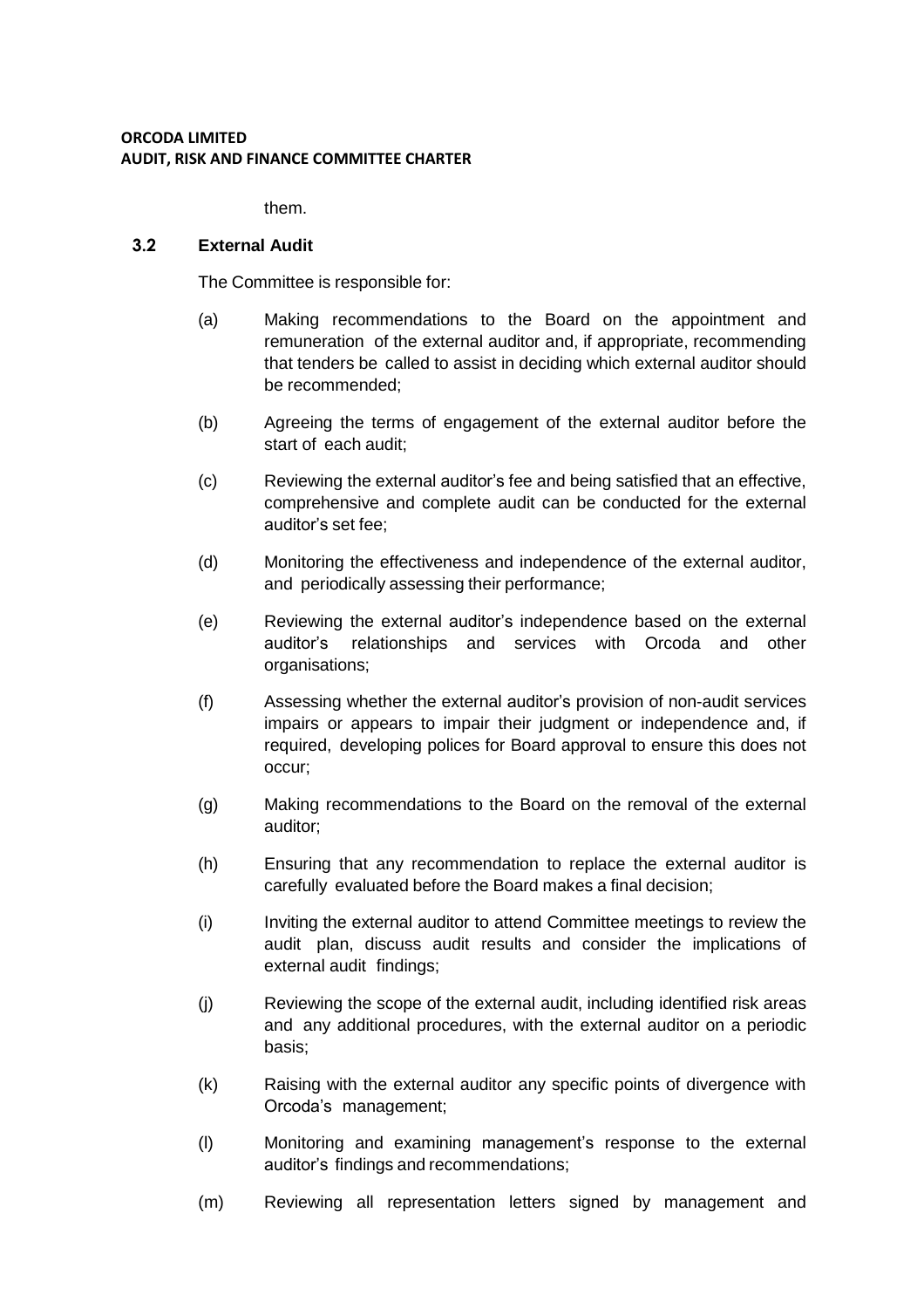ensuring all information provided is complete and appropriate;

- (n) Ensuring receipt of the CEO and CFO declaration required pursuant to section 295A of the Corporations Act in relation to financial statements for a financial period;
- (o) Meeting with the external auditor without management present at least once a year; and
- (p) Establishing procedures for the selection and appointment of the external auditor and for the rotation of external audit engagement partners.

## **3.3 Internal Control and Risk Management**

The Committee is responsible for:

- (a) Preparing a risk profile which describes the material risks facing Orcoda including financial and non-financial matters;
- (b) Regularly reviewing and updating the risk profile;
- (c) Ensuring that Orcoda has an effective risk management system;
- (d) Conducting an annual review of the Company's risk management framework;
- (e) Assessing and ensuring that there are internal processes for determining and managing key risk areas, such as:
	- (i) Non-compliance with laws, regulations, standards and best practice guidelines including industrial relations, occupational health and safety, environmental and trade practices laws;
	- (ii) Important judgments and accounting estimates;
	- (iii) Business licence requirements;
	- (iv) Litigation and claims;
	- (v) Fraud and theft; and
	- (vi) Relevant business risks not dealt with by other Board committees;
- (e) Determining if there is any material exposure to economic, environmental and social sustainability risks, and if so, evaluate the management of those risks;
- (f) Receiving reports concerning material and actual incidents within the risk areas above and ensuring that macro risks are reported to the Board at least annually;
- (g) Conducting investigations of breaches or potential breaches of internal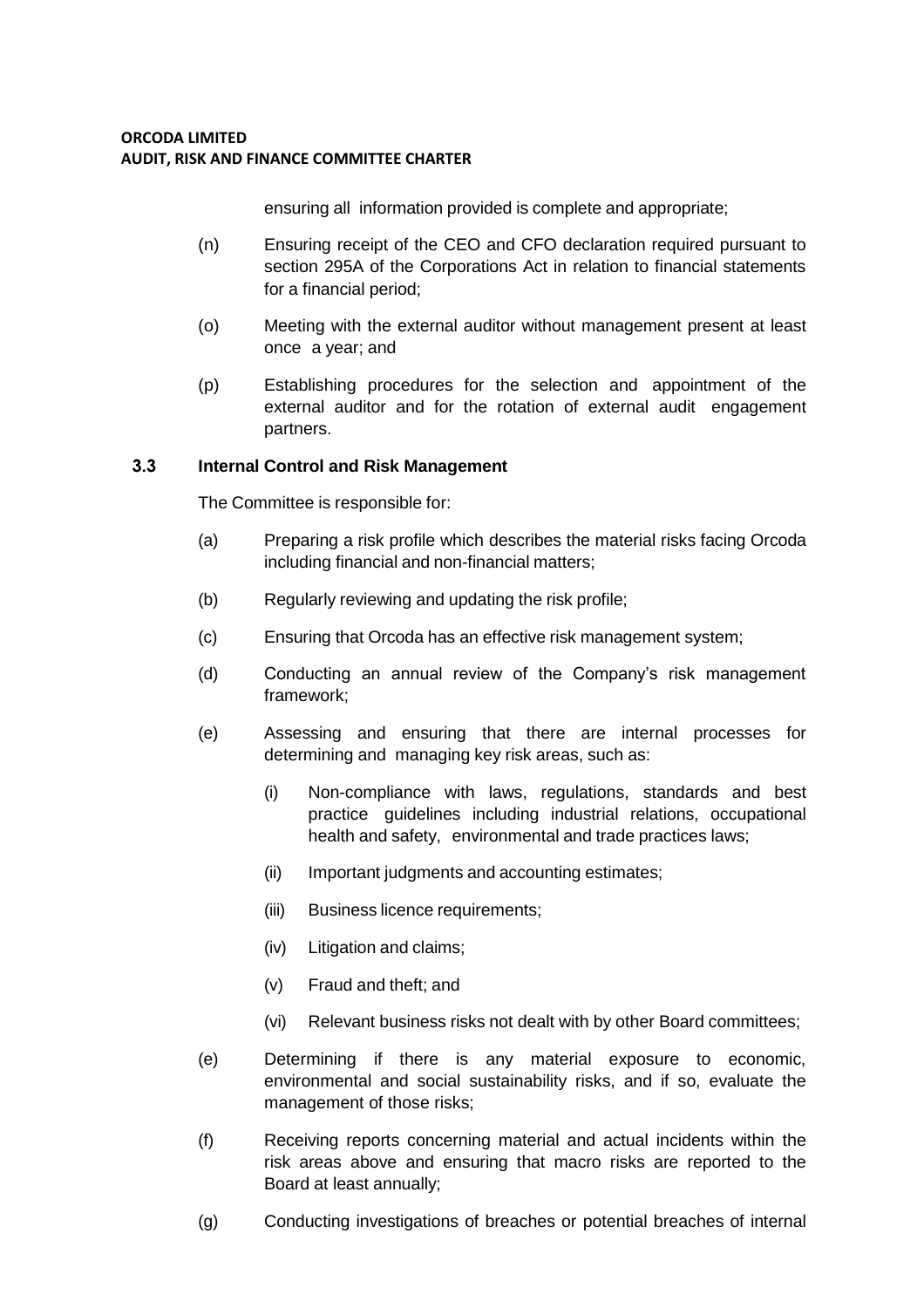controls, and incidents within the risk areas above, particularly in relation to accounts and financial reporting;

- (h) Evaluating the independence of external auditors;
- (i) Examining and evaluating the effectiveness of the internal control systems and processes with management and external auditors and making improvements;
- (j) Making publicly available a description of Orcoda's risk management policy and internal compliance and control system in the corporate governance section of Orcoda's website;
- (k) Encouraging voluntary reporting by employees to the Committee of breaches of internal controls and Orcoda's policies, and incidents within the risk areas above;
- (l) Assessing existing controls that management has in place for unusual transactions or transactions with more than an accepted level of risk;
- (m) Reviewing the delegated levels of authority to management; and
- (n) Meeting periodically with key management, external auditors and compliance staff to understand Orcoda's control environment.

#### **3.4 Related Party Transactions**

The Committee is responsible for reviewing and monitoring the propriety of related party transactions.

#### **3.5 Finance Responsibilities**

The Committee is responsible for various finance related activities as delegated by the board. These could include:

- (a) Review monthly Management Accounts and alert the board to any issues;
- (b) Review and recommend the Orcoda annual budget including capital expenditure, and ensure it's consistent with the long range financial plan.
- (c) Monitor Orcoda financial performance against the approved budget
- (d) Review and monitor the financial aspects of major proposed transactions, new initiatives as well proposals to discontinue programs or services, and make recommendations to the Board
- (e) Recommend policies that maintain and improve the financial health and integrity of Orcoda.
- (f) Review and recommend the acceptance of the audited accounts for the half year and end of year to the Board.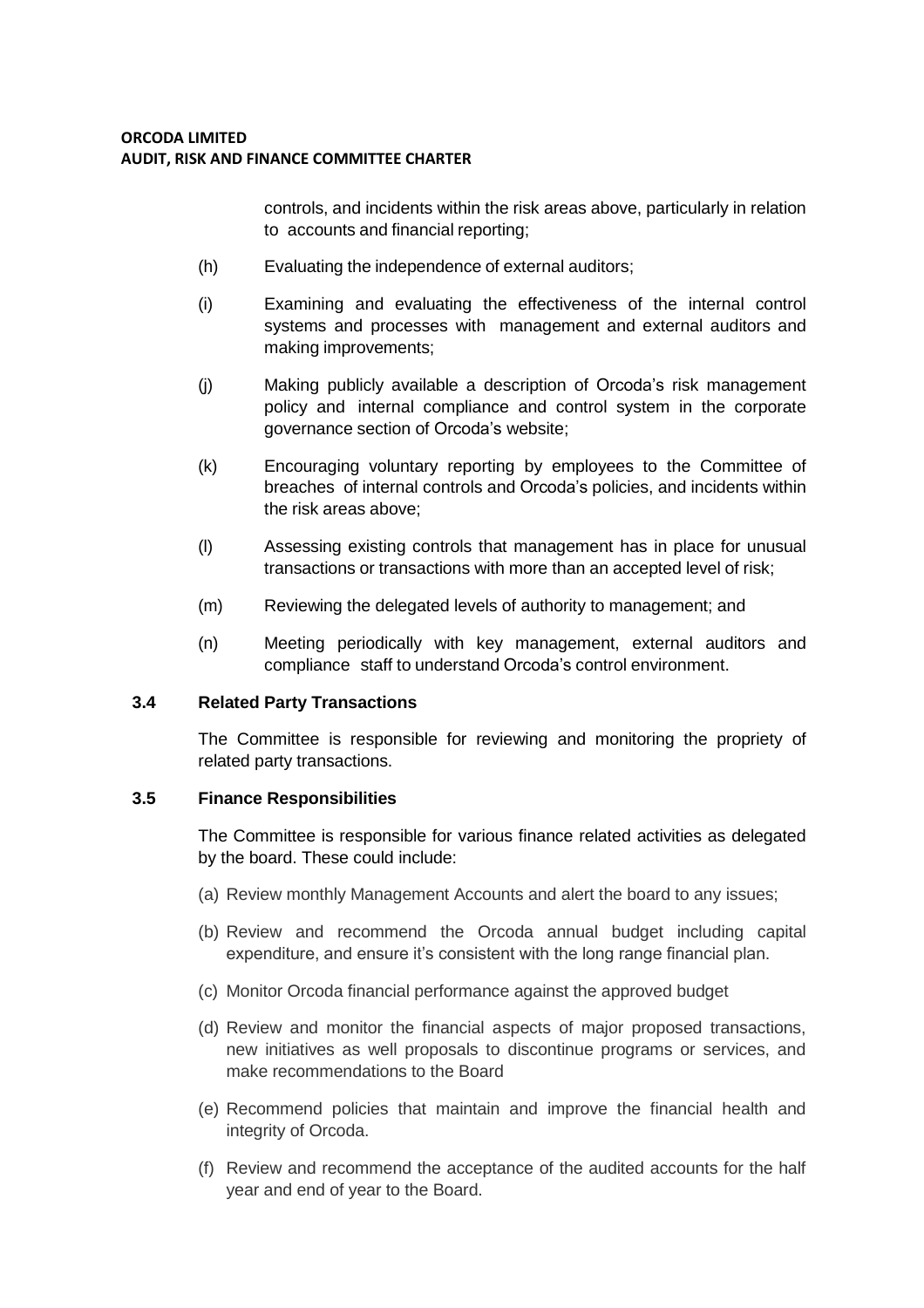# **4. Reporting and Disclosure**

The Committee will approve annual reporting on Orcoda's Audit, Risk and Finance policies, practices, attendance at and frequency of Committee meetings and make recommendations to the Board for the inclusion in Orcoda's annual report.

The Committee chairperson will attend Orcoda's annual general meetings prepared to respond to any shareholder questions on the Committee's activities.

## **5. Membership**

# **4.1 Composition and Size**

The Committee shall consist of at least three members, and where possible, then the majority of whom are to be non-executive directors. The Board reserves the right to appoint external advisors to this Committee. Due to the Finance responsibilities of this Committee one member shall be the chief executive officer or chief financial officer.

The term of service of Committee members will be reviewed by the Board at least annually with a view to rotating members periodically, but without losing the continuity of experience and knowledge gained by the members of the Committee.

If a member of the Committee retires, is removed or resigns from the Board, that member ceases to be a member of the Committee. The Board will appoint the successor.

# **4.2 Chairperson**

The Chairperson of the Committee shall be an independent non-executive director who is not the Chairman of the Board. The Chairperson of the Committee will be appointed by the Board. If, for a particular Committee meeting, the Committee Chairperson is not present within 10 minutes of the nominated starting time of the meeting, the Committee may elect a chairperson for that meeting.

# **4.2 Technical Expertise**

The Committee must be structured so that:

- (a) All members are financially literate, that is, are able to read and understand financial statements;
- (b) At least one member has financial expertise, that is, is an accountant or financial professional with experience of financial and accounting matters; and
- (c) Some members have an understanding of the industry in which Orcoda operates.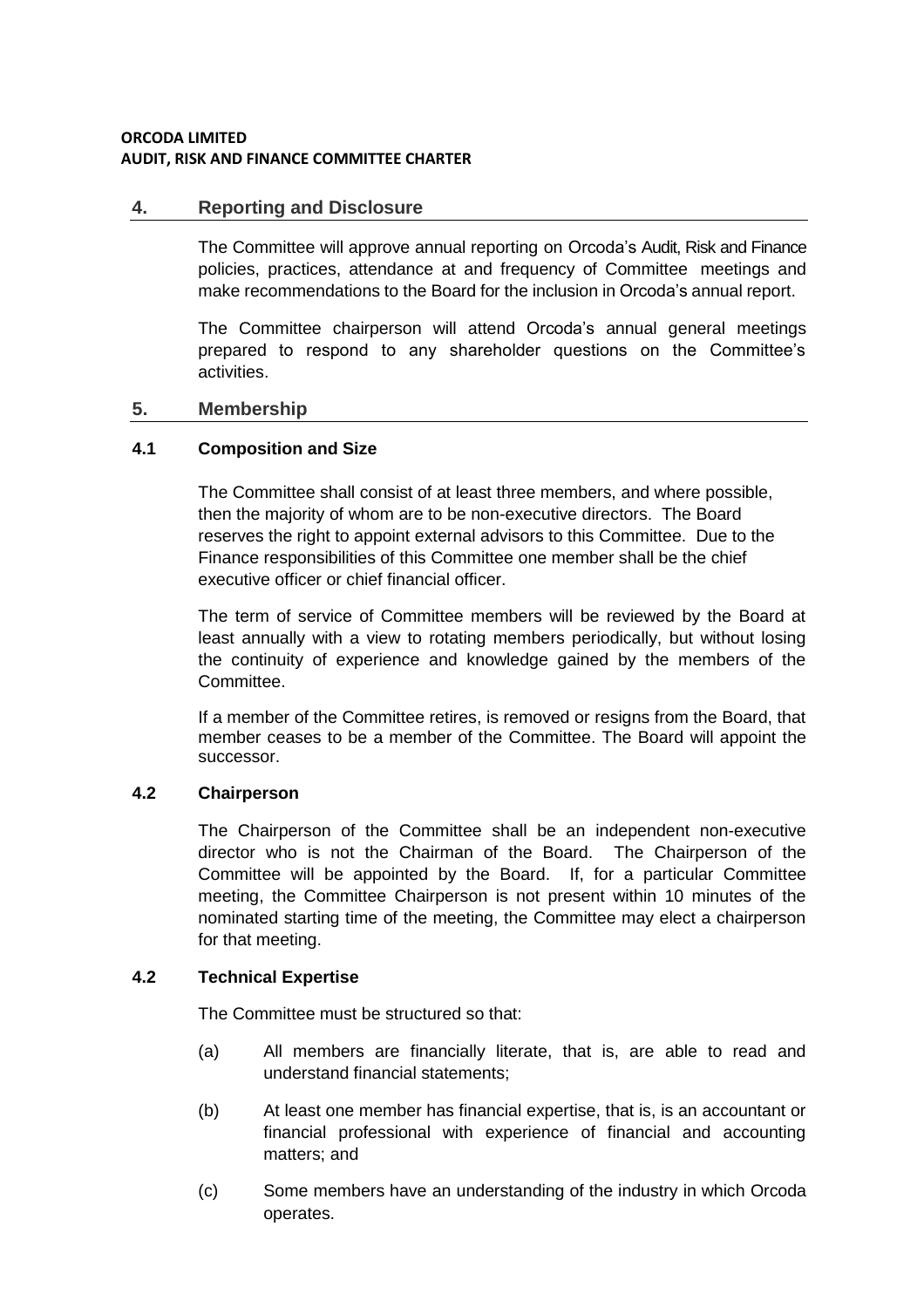### **4.3 Company Secretary**

The Company Secretary of the Board shall be the Company Secretary of the Committee.

## **5. Committee Meetings and Process**

### **5.1 Meetings**

The Committee will meet as frequently as required to perform its functions, but not less than two times per year. The Secretary must convene a meeting of the Committee if requested by any member of the Committee, the external auditor or the Chairperson of the Board.

### **5.2 Quorum**

Two members of the Committee constitute a quorum for meetings of the Committee.

### **5.3 Attendance by Management and Advisers**

The Chief Executive Officer and Chief Financial Officer are expected to attend each scheduled meeting of the Committee and a standing invitation will be issued to the external auditors.

The Committee Chairman may also invite directors who are not members the Committee, other senior managers and external advisers to attend meetings of the Committee. The Committee may request management and/or others to provide such input and advice as is required.

# **5.4 Notice, Agenda and Papers**

Unless otherwise agreed or considered necessary by the Chairperson, notice of each meeting confirming the venue, date and time together with an agenda of items to be discussed and supporting papers, will be circulated by the Company Secretary to each Committee member and any other individual invited to attend, not less than three business days before the meeting.

### **5.5 Minutes**

The Company Secretary will keep minute books to record the proceedings and resolutions of the Committee meetings.

Minutes of Committee meetings will be included in the papers of the next Board meeting after each Committee meeting.

The Committee must refer any matter of significant importance to the Board for its consideration and attention.

## **5.6 Access to Information and Advisers**

The Committee has direct and unlimited access to all resources necessary to